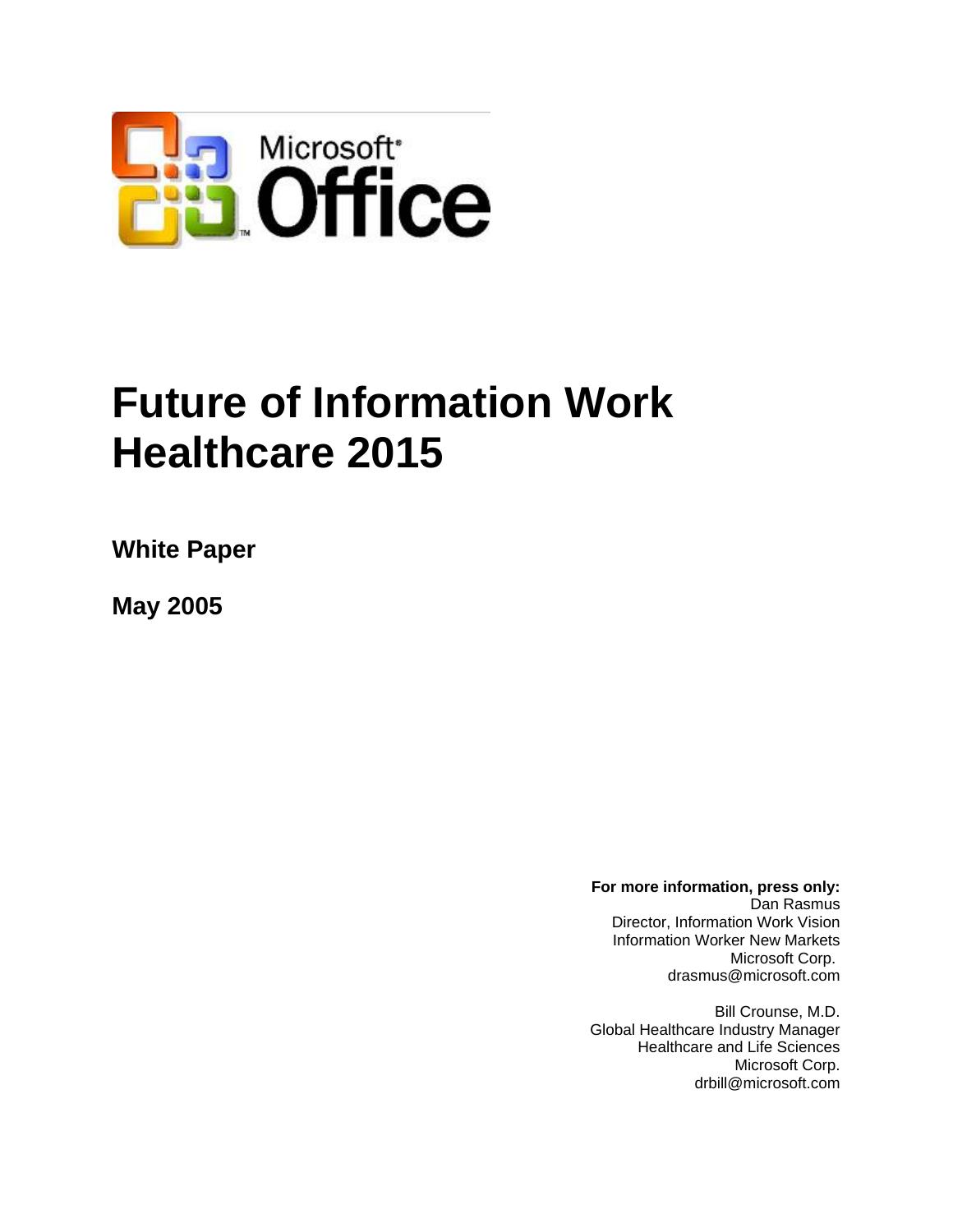© 2005 Microsoft Corp. All rights reserved.

The information contained in this document represents the current view of Microsoft Corp. on the issues discussed as of the date of publication. Because Microsoft must respond to changing market conditions, it should not be interpreted to be a commitment on the part of Microsoft, and Microsoft cannot guarantee the accuracy of any information presented after the date of publication.

This document is for informational purposes only. MICROSOFT MAKES NO WARRANTIES, EXPRESS OR IMPLIED, IN THIS DOCUMENT.

Microsoft, InfoPath, SharePoint, BizTalk and Windows Server are either registered trademarks or trademarks of Microsoft Corp. in the United States and/or other countries.

The names of actual companies and products mentioned herein may be the trademarks of their respective owners.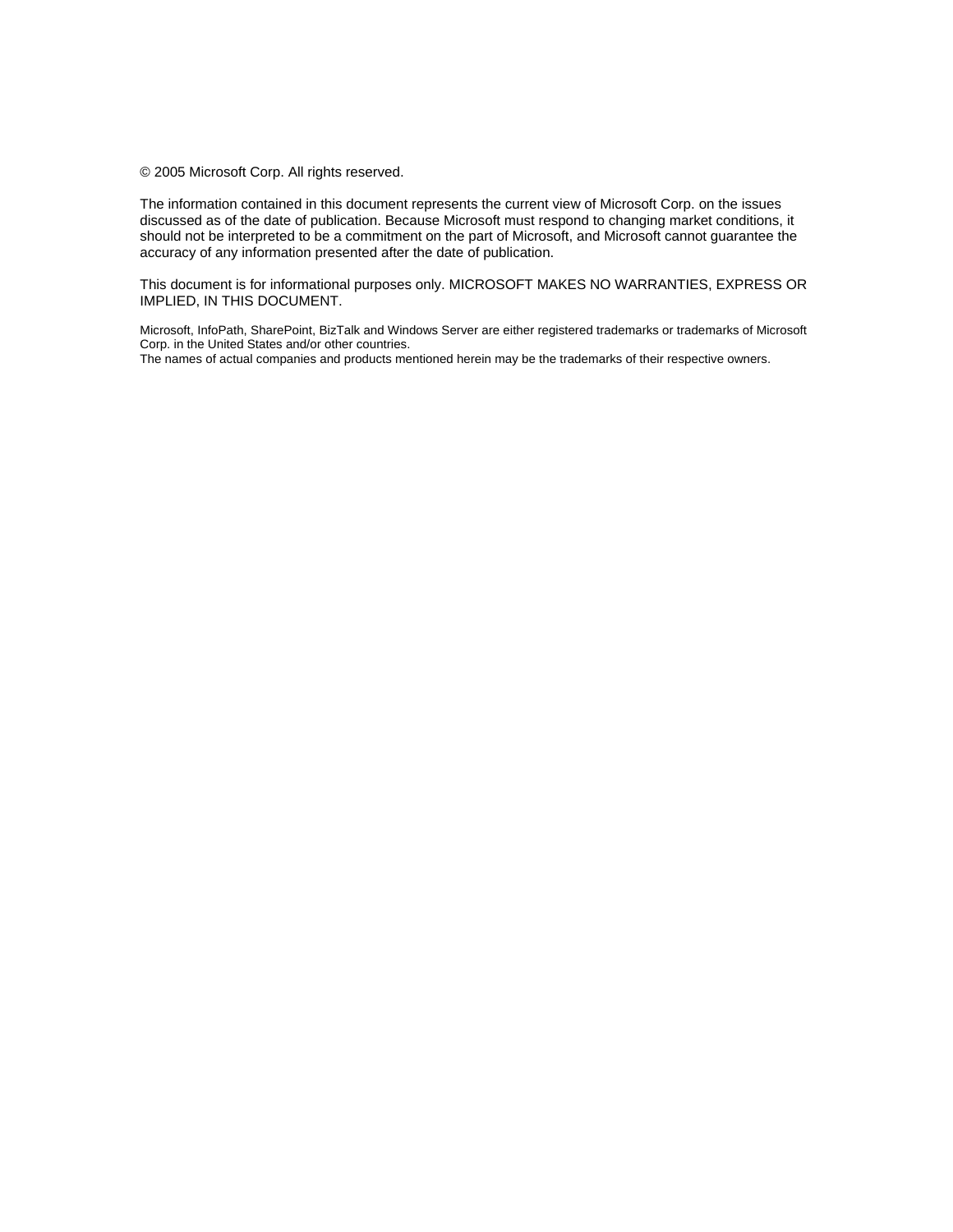#### **Contents**

| Support Communities With Limited Medical Resources 11            |  |
|------------------------------------------------------------------|--|
| Leverage Mobile Solutions to Leapfrog Over Infrastructure Gaps11 |  |
|                                                                  |  |
|                                                                  |  |
|                                                                  |  |
|                                                                  |  |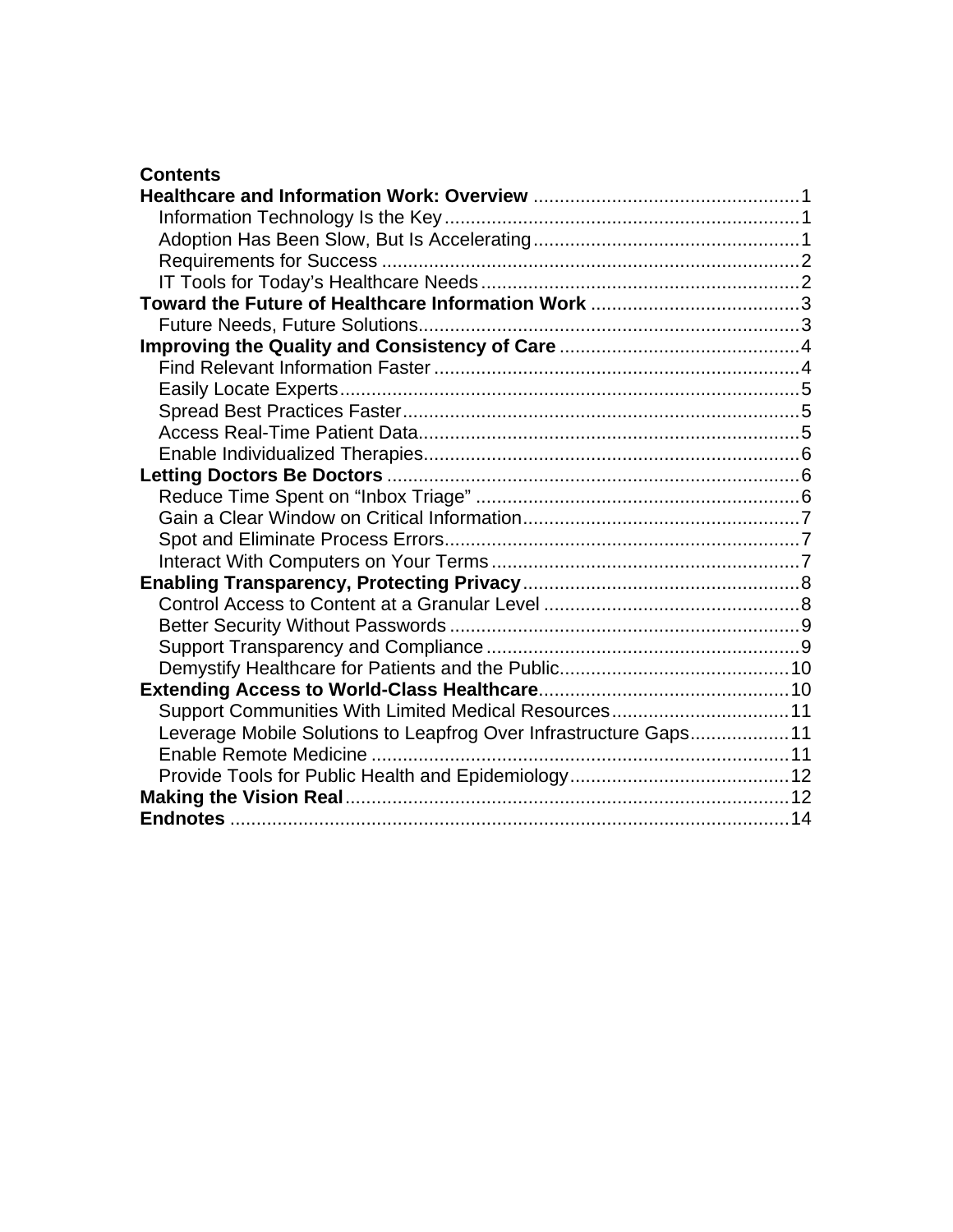# <span id="page-3-0"></span>**Healthcare and Information Work: Overview**

#### **Improving Healthcare Productivity Is Critical**

Spending on healthcare in the United States is projected to reach \$1.9 trillion in 2005, and according to a report from Boston University, 50 percent of those dollars will be lost to waste, excessive pricing and fraud.<sup>1</sup> Improving the productivity and efficiency of healthcare is therefore a critical economic priority for patients, providers and payers. However, unlike many other industries, productivity in healthcare is not measured only in dollars, but also in human lives.

Improving efficiency in healthcare cannot be separated from the central goals of improving outcomes and extending access — objectives that often incur costs. And because healthcare depends disproportionately on the skills and knowledge of the practitioner, successful productivity solutions must conform to established practices rather than forcing changes on users.

#### **Information Technology Is the Key**

Information technology (IT) is seen as central to achieving these goals, both because of its success in driving similar efficiencies and productivity in other segments of the economy, and because healthcare as an industry is so information-intensive and highly collaborative. Although back-end systems and infrastructures will continue to provide the technological foundation for process improvement, most people in the system will experience IT innovations in healthcare at the point of contact: the end-user application environment or "information worker" (IW) platform.

The role of information work technology is especially critical because nearly every healthcare worker epitomizes the role of "information worker." That is, everyone from providers to administrators to support staff depends on having access to the right information at the right time and in the optimal format to make the decisions critical for their jobs. Moreover, for practitioners, the amount of information being generated through research is increasing faster than can be absorbed by the individual. It is ironic, then, that the healthcare field in many developed countries has been among the slowest to adopt the kind of IT solutions that have driven efficiencies and productivity improvements in so many other aspects of the economy.

#### **Adoption Has Been Slow, But Is Accelerating**

There are many reasons that adoption in the medical field has been so slow: the cost and complexity of IT infrastructure, the limitations and difficulty of proprietary applications, the lack of standards,<sup>2</sup> and perhaps a general comfort with the traditional practices of paper records, handwritten notes, informal meetings, face-to-face conferences and consultations. Unfortunately, the persistence of these low-tech information management methods in the face of increasing systemic complexity has produced a situation of inexorably rising costs, narrowing access and inconsistent quality for the industry as a whole.

One area where this is most evident is with the lack of a standard for electronic medical records. It is estimated that the widespread use of electronic records by itself could save 20 percent of the total of all healthcare costs, reduce the alarming number of medical mistakes, and drastically improve the quality of the nation's healthcare.<sup>3</sup> More widespread adoption of standard electronic medical records is a near-term (7-10 year) priority of the U.S. government.<sup>4</sup> But there are other innovations in IW technology on the horizon that can drive better outcomes, greater access and lower costs, and that are consistent with the priorities of the healthcare industry and its customers.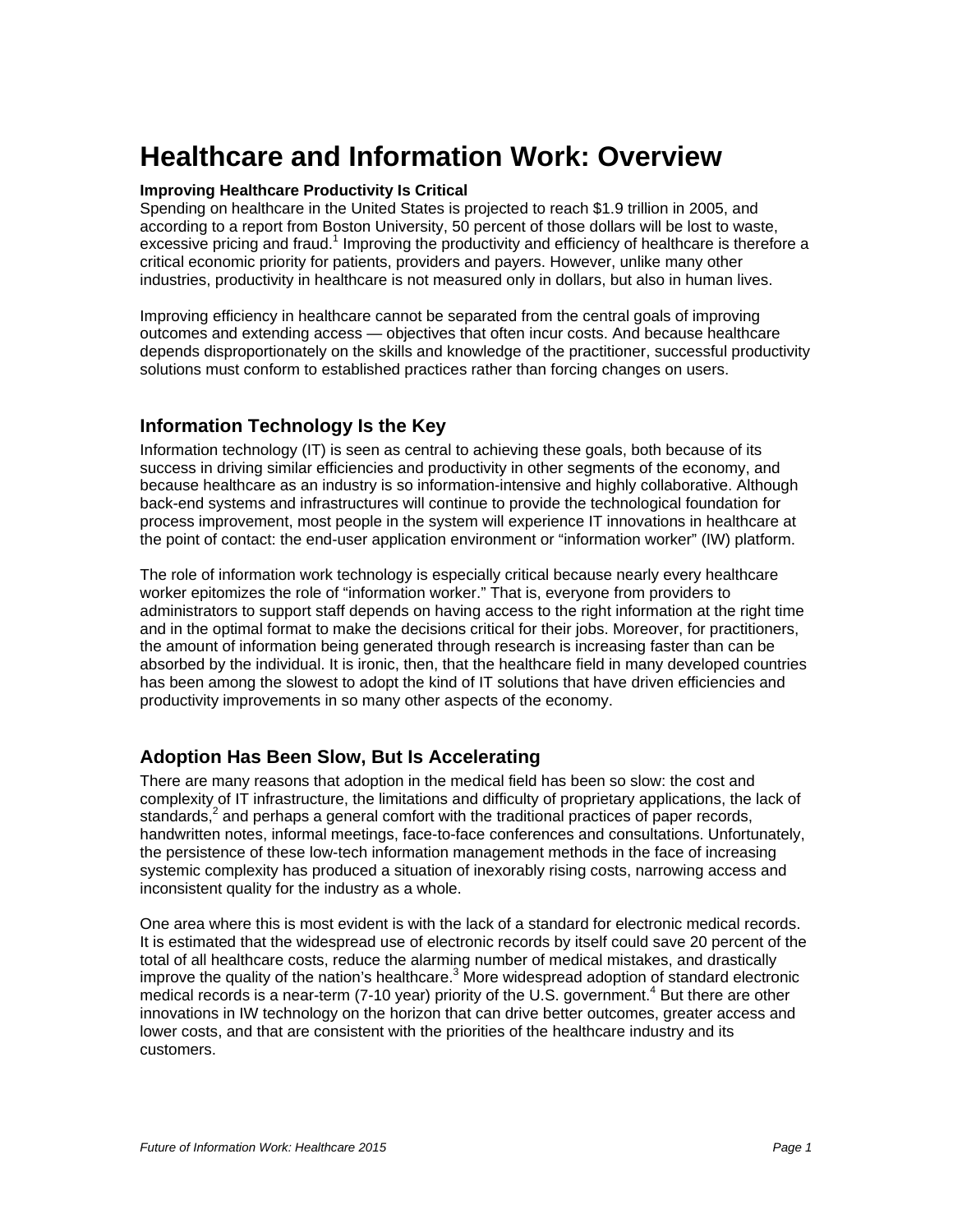#### <span id="page-4-0"></span>**Requirements for Success**

Every business needs tools that are matched to both its business requirements and the skills and practices of the end user, or information worker. Good, effective tools are those that provide easy access to data, processes and people, anywhere and anytime. In healthcare, where timely delivery of correct information can spell the difference between life and death, front-line workers place a premium on data that can be communicated clearly and succinctly using the simplest available interface, and is mobile enough to keep pace with the fast-moving clinical environment. This need for crisp delivery is such a priority that many in the healthcare field have stuck with tried-and-true "analog" tools such as the pen and clipboard, intercom, dictation device<sup>5</sup> and personal memory because of their simplicity and immediacy, despite the problems that these methods present for later collection, storage, retrieval and communication of data.

Any IT solution that aspires to replace traditional practices must conform first and foremost to the needs for simplicity, speed and portability. It is prohibitively expensive to take healthcare workers off the line of service to receive training in complicated software. Therefore, interfaces should be intuitive. Keyboard input is neither a comfortable nor a practical option in many clinical scenarios. Tools that allow natural input via digital ink, voice, touch-screen, or point-and-click better meet the requirements than applications that require key-entry only. Applications also need to run on mobile devices and must provide easy ways to connect or synchronize with central data stores.

Ease of use and access are not the only requirements. Many first-generation IT products for healthcare were based on closed, proprietary technology, accessible only through dedicated applications with difficult, inflexible interfaces. Today's solutions must be able to pull information from these closed systems and integrate it in meaningful ways. Newer architectures should be interoperable and interconnected, using open standards and a highly distributed model to share information in and between hospitals, clinics and physician offices. These also have to support office functions such as scheduling, insurance eligibility and billing, and in the future may need to support electronic prescribing.

The final requirement for success of IT solutions in the medical industry is low cost of ownership. There are many high-cost components of the healthcare system — for example, expertise, equipment and insurance — that are perceived as more central to the core mission of providing care than computers and software. Dedicated proprietary systems are beyond the financial reach of many physicians and small clinics, especially those engaged in primary care. But today, the IT tools that can drive better outcomes, greater efficiency and wider access for healthcare must be based on a proven, standard and affordable platform for information work — one that will also provide the speed, simplicity, mobility and interoperability that the industry demands.

#### **IT Tools for Today's Healthcare Needs**

Current tools based on software such as Microsoft® Office System InfoPath®, SharePoint®, Microsoft Office Live Meeting, BizTalk® and more are addressing many of the challenges of today's healthcare environment with:

- **Communication and collaboration***,* including instant messaging (IM), e-mail, and rich application-sharing environments that diminish the need for travel and face-to-face consultations.
- **Mobility solutions** that fit the needs of real-world healthcare environments, and which take advantage of devices such as Tablet PCs, Pocket PCs and Smartphones to put information in a form that is conveniently accessible by healthcare professionals at the bedside or other point of care wherever and whenever it is needed.
- **Tools for better information management,** including form design (InfoPath), team workspaces (SharePoint), and presentation of data from closed legacy systems in betterintegrated, user-friendly formats (BizTalk), including the accelerators for the Health Insurance Portability and Accountability Act of 1996 (HIPAA) and Health Level Seven (HL7).<sup>6</sup>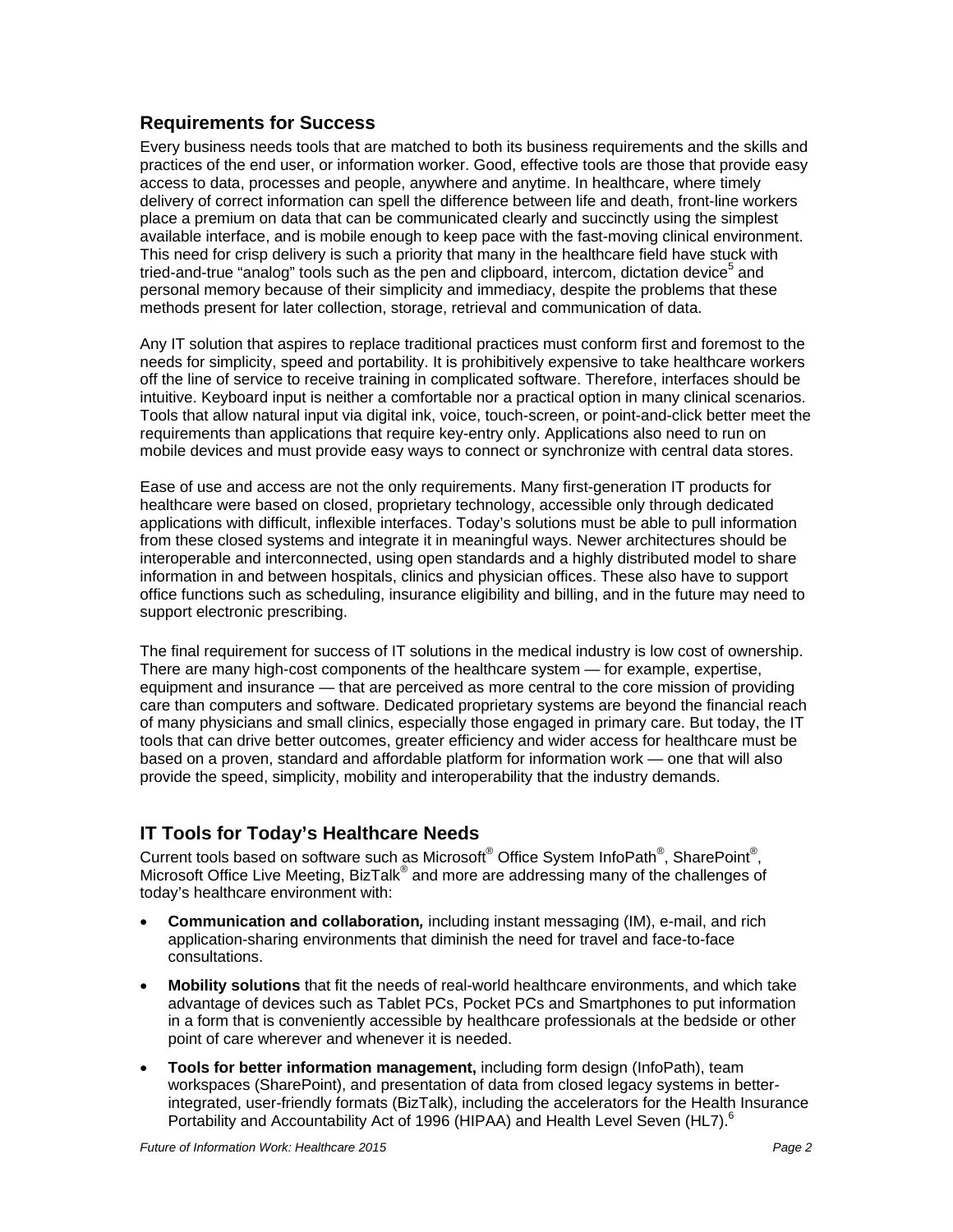<span id="page-5-0"></span>These products are available today and are delivering enormous benefits for customers in many critical aspects of healthcare, from clinical care to billing and compliance. A significant step forward from previous generations of Microsoft Office, these technologies provide unprecedented integration, capabilities and ease of use that enable integration partners to rapidly and costeffectively build custom solutions for specific healthcare processes and customer requirements.

# **Toward the Future of Healthcare Information Work**

As exciting and productive as today's solutions and applications are, they are only the first wave of a revolution in information work (IW) technology that promises to drive levels of care, efficiency and access to new heights, while freeing healthcare professionals to focus on their craft, their patients and their passion.

The connected, collaborative, mobile and integration features of today's tools form the foundation of the solutions of the future. To these capabilities, new technologies will add greater automation of low-value activities; smarter, simpler interfaces that can anticipate user needs based on clues inferred from context and observed behavior; improved security at a more granular level of data, giving individuals and organizations more control over sensitive information; ways to model and present complex data in real time; and features that capitalize on lighter, more powerful mobile devices, new form factors for digital devices, and new ways to interact with data in the physical world — all in an environment that protects patient privacy.

These capabilities will be based on emerging technologies such as pattern recognition, smart content, visualization, hardware innovations and metadata. Some may begin to appear as quickly as five to seven years from now as incremental updates to the standard information work platform. Partners and independent software vendors will incorporate them into industry-specific solutions with a likely adoption timeframe of 10 to 12 years.

In the fast-paced world of IT development, this may seem like a very far horizon. Indeed, customers faced with immediate resource planning priorities should not take the vision presented in this document as a promise or a road map for what is certainly to come, either from Microsoft or other vendors. Exactly how, when and in what form these capabilities will surface remains undetermined. However, they are areas where considerable research and investment are ongoing. Today, Microsoft is already planning for the days that these capabilities begin to bear fruit and is preparing for the many ways they will deliver benefits for healthcare customers, given the new challenges those customers are likely to face.

#### **Future Needs, Future Solutions**

Today's challenges are primarily around closing the technology gap in the healthcare industry and eliminating the wasteful practices that claim 50 cents of every healthcare dollar spent in the U.S. economy. In 10 years, it is likely that many of today's systemic inefficiencies will be addressed, and the focus will shift toward optimizing practices that are already relatively ITcentric with a goal of making them at once more pervasive and less intrusive, more secure and more transparent, and more available globally.

Larger social trends in 10 years form a backdrop to these industry-specific issues. Demographic data tell us to expect a rising population of older adults who are likely to place greater demands on the healthcare industry.<sup>7</sup> The "millennial" generation of the 1990s will be entering the work force, bringing with them the high expectations of a lifetime spent as consumers and students entirely in the digital world. Technology will fully support the globalization of information work, giving organizations and workers access to the market for skills and ideas, regardless of their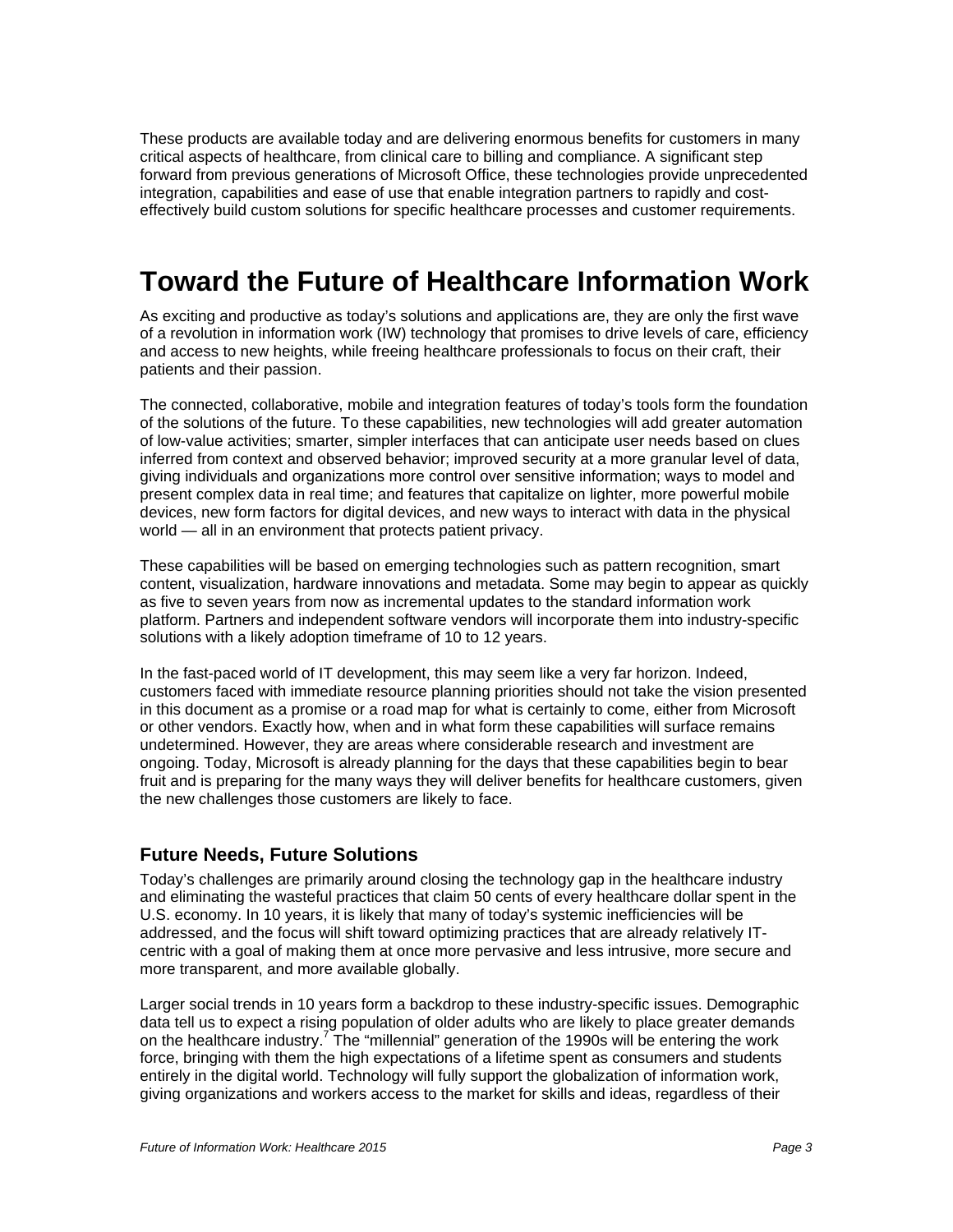<span id="page-6-0"></span>physical location or nationality. And the issues of security, privacy, intellectual property and use of information will still be with us — if anything, they will be even more present and more acute.

The healthcare industry of 2015 must be ready for these challenges. The next generation of IT tools for healthcare information workers must not only consolidate the gains of efficiency, information flow and usability offered today, but add new capabilities that fulfill these promises to the healthcare industry:

- **Improve quality and consistency of care,** best practices and "evidenced-based medicine"
- **Let doctors be doctors** by automating low-value administrative activities, freeing healthcare professionals to pursue the art and science of medicine
- **Provide greater transparency** for patients, clinicians, administrators and third-party payers while protecting privacy and confidentiality
- **Extend the benefits of world-class medicine** across the geographic and economic divide

# **Improving the Quality and Consistency of Care**

Practicing medicine effectively relies on having access to timely and accurate information. But information is too often trapped in paper documents that are easily lost or misfiled, stuck in the database of a closed system that doesn't communicate with commonly used applications, or part of the informal knowledge of hard-to-reach experts. Today, leading-edge information-work technology is making it easier to discover information by consulting with colleagues and patients over time and space, or accessing integrated databases and the Internet. However, the healthcare professional remains the primary "search engine" and point of integration for all this data, because the data itself often lacks the context necessary to make it meaningful and valuable.

New developments in information-work technology are making it possible to move from discovery of information to anticipation by becoming smarter and more context-sensitive. The idea is to automate more and more of the search and retrieval activities that consume so much of the time of healthcare professionals, giving them more time to focus on the inferences and judgments that only they are qualified to make, while ensuring that the best, most timely information is always delivered where and when it is needed most.

#### **Find Relevant Information Faster**

Today, the problems of searching through multiple file systems and formats and trying to document the skills and practices of experts to ensure consistent care are being addressed through IT platforms such as Microsoft Office System products and services. More data is being captured in digital form, and better tools are available to convert old information to standard formats. With wider adoption of electronic medical records and the centralization of siloed data into unified repositories, the old challenges of searching may diminish, but they are certain to be replaced by new ones.

Navigating databases and forming queries to produce relevant results remain a challenge, as any user of popular Internet search engines can confirm. Sorting useful information from noise is something that humans still do much better than computers. We can tell at a glance whether a particular e-mail message is urgent, whether a search result is germane to the task at hand, or whether a document contains reliable information. There isn't necessarily a single rule or set of criteria we apply, but we rely rather on an adaptive and highly intuitive process of inference based on clues such as the source of the information, the date, who else was included on the e-mail thread, and what else we're doing at the time: In short, we rely on the context to determine the usefulness of information.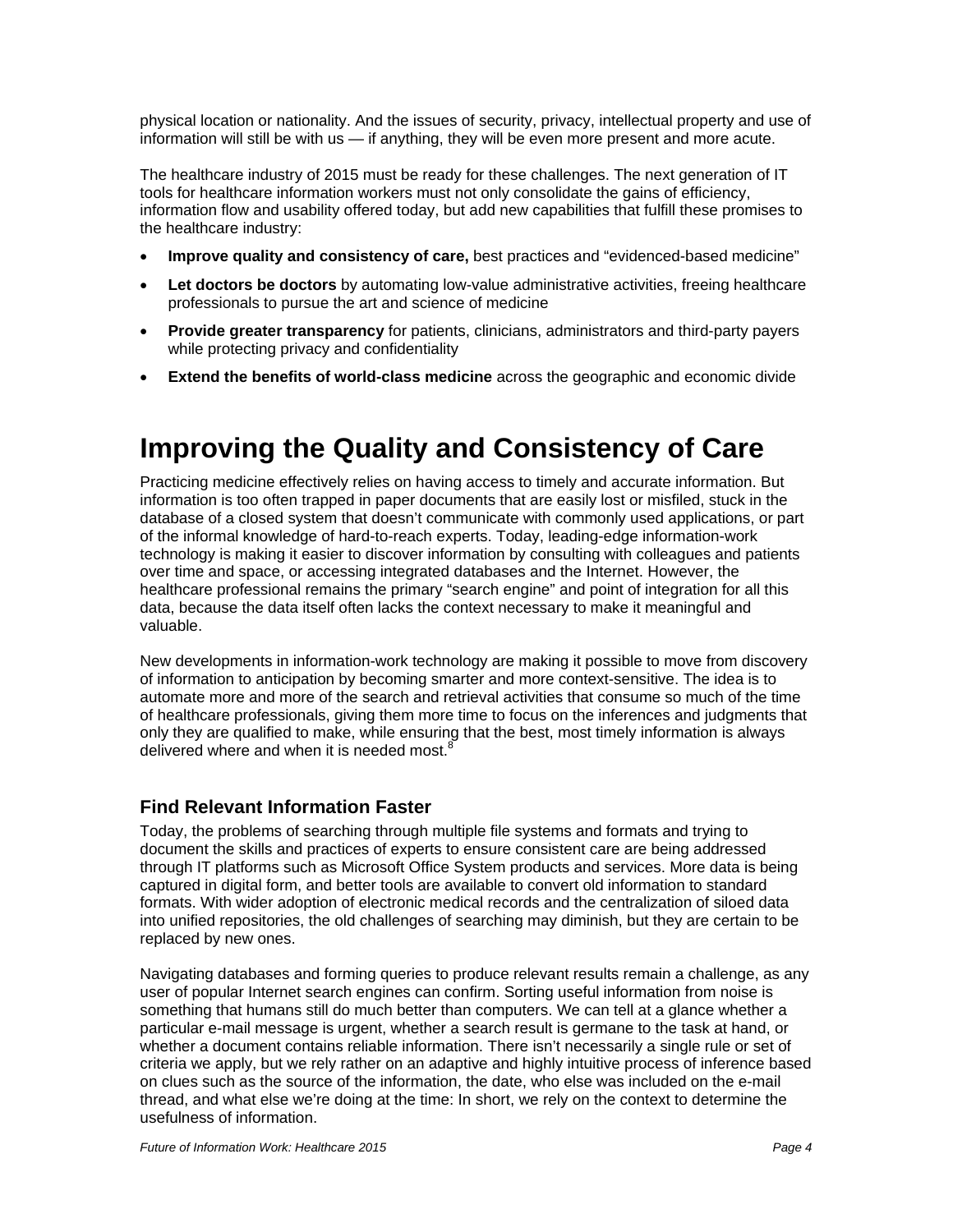<span id="page-7-0"></span>Pattern recognition technology, based on advanced statistical algorithms that simulate human decision-making processes, will make the next generation of information-worker tools much more context-sensitive in a number of ways. $9$  In terms of information search, the application will automate many of the mental steps that workers themselves must now perform. What folder did I put that file in? What documents do I need for my 1 p.m. consultation? Is this blood test the most current? The results of these new technologies will be greater speed and better quality of information, enabling healthcare workers to base their decisions on the most solid foundation of data.

#### **Easily Locate Experts**

This process of adaptive filtering via pattern recognition provides the first layer of simplification and efficiency to information management. But often, even well-chosen documentary information is not sufficient to answer the question at hand. The people who authored, reviewed and handled the documents can provide a critical part of the story necessary to take action.

In the past, locating the right people involved making phone calls, leaving messages and waiting to hear back. At best, the process was uncertain and informal; at worst, there was simply no way to identify authorship of documents, who made changes, or how the document ended up in its current location. Even digital documents sometimes have this problem.

"Smart documents" provide the solution. Smart documents are "smart" because they contain metadata that dynamically tracks authorship, user rights, chain of custody, tags to assist in search and retrieval, and embedded applications to handle special functions (such as decoding a compressed MRI image).<sup>10</sup> Author information embedded in the document will communicate with collaboration applications such as contact managers, e-mail, instant messaging, telephony and presence detection. This way, anyone who accesses a document not only has the information necessary to follow up with the author, but also has the necessary information to determine whether the author is available immediately to respond to questions.

#### **Spread Best Practices Faster**

Evidence-based medicine promises to deliver greater consistency of care by giving doctors access to the best and latest knowledge and experience of their peers. But even the most conscientious medical professionals are challenged to keep abreast of the rapidly proliferating knowledge in their field, including the track record of new techniques and therapies.<sup>11</sup> When relevant documents associated closely with human expertise don't provide sufficient context for decision-making, the final test for information accuracy and reliability is, "How useful was this to my peers in a similar situation?" This level of information will be visible to information workers via reputation systems for data and people. Today's reputation systems are often manual checking a box at the end of a knowledge-base entry that asks, "Did this answer your question?" or filling out a user-feedback form in a forum such as eBay. As these systems become more sophisticated, they will also become more transparent and more pervasive. By dynamically tracking the use of data, the outcomes of person-to-person interactions, and the effectiveness of practices, reputation systems will push the best resources and processes to the surface quickly and automatically, ensuring the rapid spread of consistently good-quality information and the fast weeding-out of the useless and irrelevant.

#### **Access Real-Time Patient Data**

Giving healthcare information workers better tools to navigate in an information-rich environment is one way to drive improvements in quality and consistency of care. Providing new and better streams of critical information in real time is another. Advances in miniaturization and nanotechnology are driving the development of microscopic devices that can collect and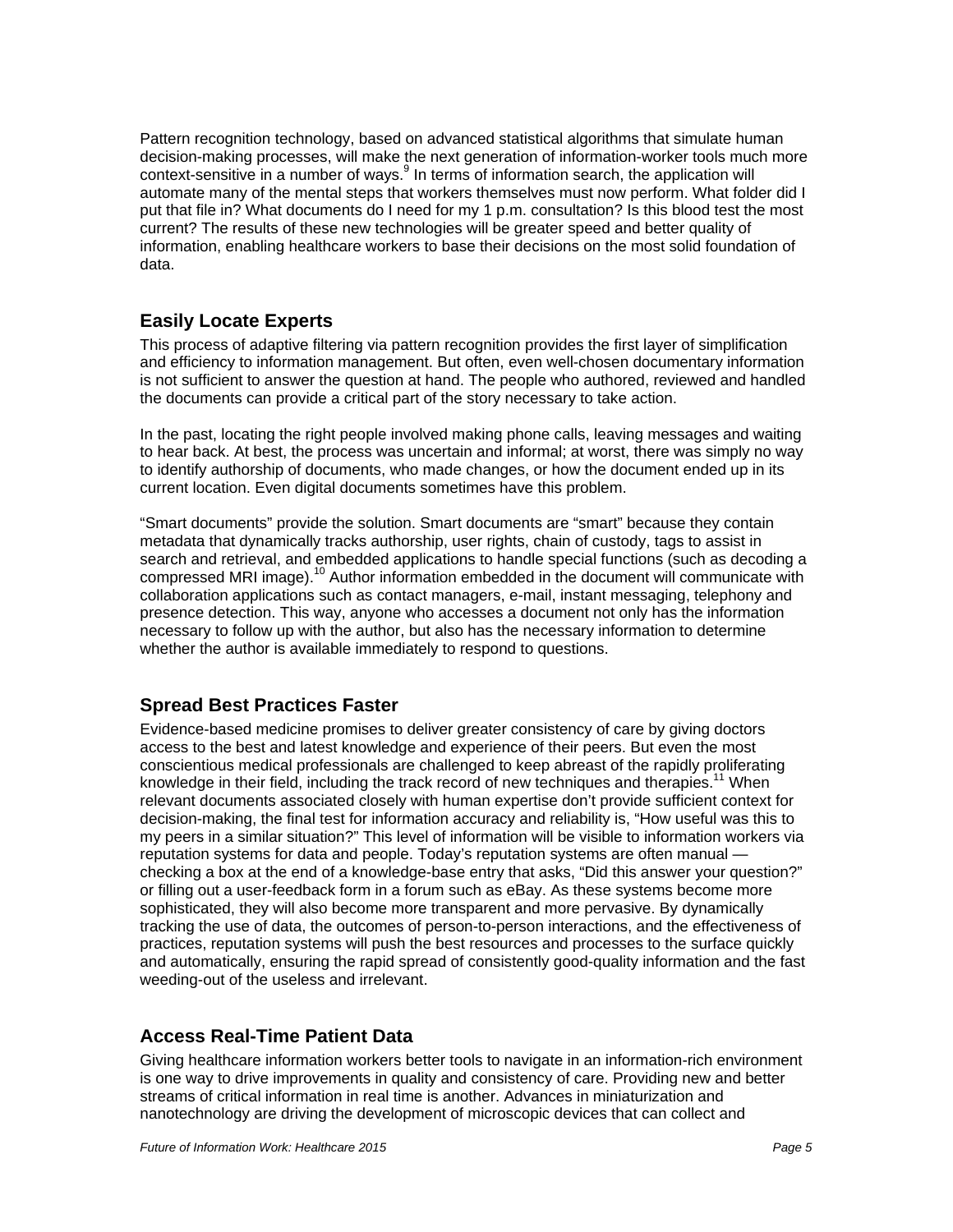<span id="page-8-0"></span>communicate information using radio frequencies. Radio frequency identification (RFID) chips tiny transmitters that broadcast a data signature to land- and satellite-based receivers — are already coming into service to track physical inventory. Many in the medical community are also looking at ingestible or implanted RFID devices<sup>12</sup> to provide rich real-time information on patient health, monitor the quality and regulate the release of medication,<sup>13</sup> identify the history of surgeries,<sup>14</sup> and communicate with other IT devices in inpatient or outpatient environments to reduce errors, assist nurses and clinicians, and provide data for more accurate diagnosis and treatment.<sup>15</sup>

RFID or related technologies have the potential to introduce dramatic new efficiencies in patient care. A single nurse can monitor the status of patients on an entire ward with precision and realtime responsiveness from one workstation. Subcutaneous RFID devices for patients could communicate with similar devices embedded in medication labels to alert caregivers to potential allergies or errors in dosage, frequency or interactions. Outpatients could be monitored remotely, with care dispatched automatically in the event of an emergency.

#### **Enable Individualized Therapies**

One more area where new information work tools have the potential to open vast new possibilities in quality of care is in personalized treatments. Over the next 10 years, the kind of sophisticated applications and computing horsepower that enabled researchers to sequence the human genome and advance medical science through genomics and proteomics will come within reach of mainstream providers, small labs, clinics and pharmacies. New systems that enable computers to pool processing power over networks via distributed computing (as the Search for Extraterrestrial Intelligence (SETI) project does today over the Internet)<sup>16</sup> will enable information workers to model and visualize extremely complex data sets using everyday applications bundled in the commodity information work tool set. The migration of these tasks from highly specialized and expensive systems to the standard information work platform will bring the promise of individualized therapy within reach and create new high-value IW roles for mainstream professionals.<sup>17</sup>

# **Letting Doctors Be Doctors**

It's often joked that "no one goes into medicine for the paperwork," but paperwork and other lowlevel tasks compose a significant portion of most healthcare professionals' daily routines. Nurses spend only 25 percent of their time engaged in face-to-face patient care; the bulk of their time is administrative or information-seeking.

E-mail, IM, the Internet, electronic forms and other current-day technologies can dramatically reduce the volume of actual paper and improve control over information. Their wider adoption in the healthcare industry will doubtless produce many needed efficiencies. But each of these technologies also brings with it new practices that can add complexity and potentially replace one set of administrative chores with another. Smarter, more adaptive IW tools can help break the cycle of escalating complexity and substantially reduce the time healthcare workers spend managing, finding, routing and prioritizing information. Relieved of this burden, they will be free to bring their expertise and judgment to bear on tasks that can't be automated, and practice the art as well as the science of medicine.

#### **Reduce Time Spent on "Inbox Triage"**

E-mail and IM have revolutionized communication, but both cease to be a convenience when the volume of incoming e-mail exceeds the limited time and attention that professionals have to devote, or when constant interruptions disrupt normal work habits. Spotting and prioritizing incoming messages is another intuitive task that humans currently do much better than machines.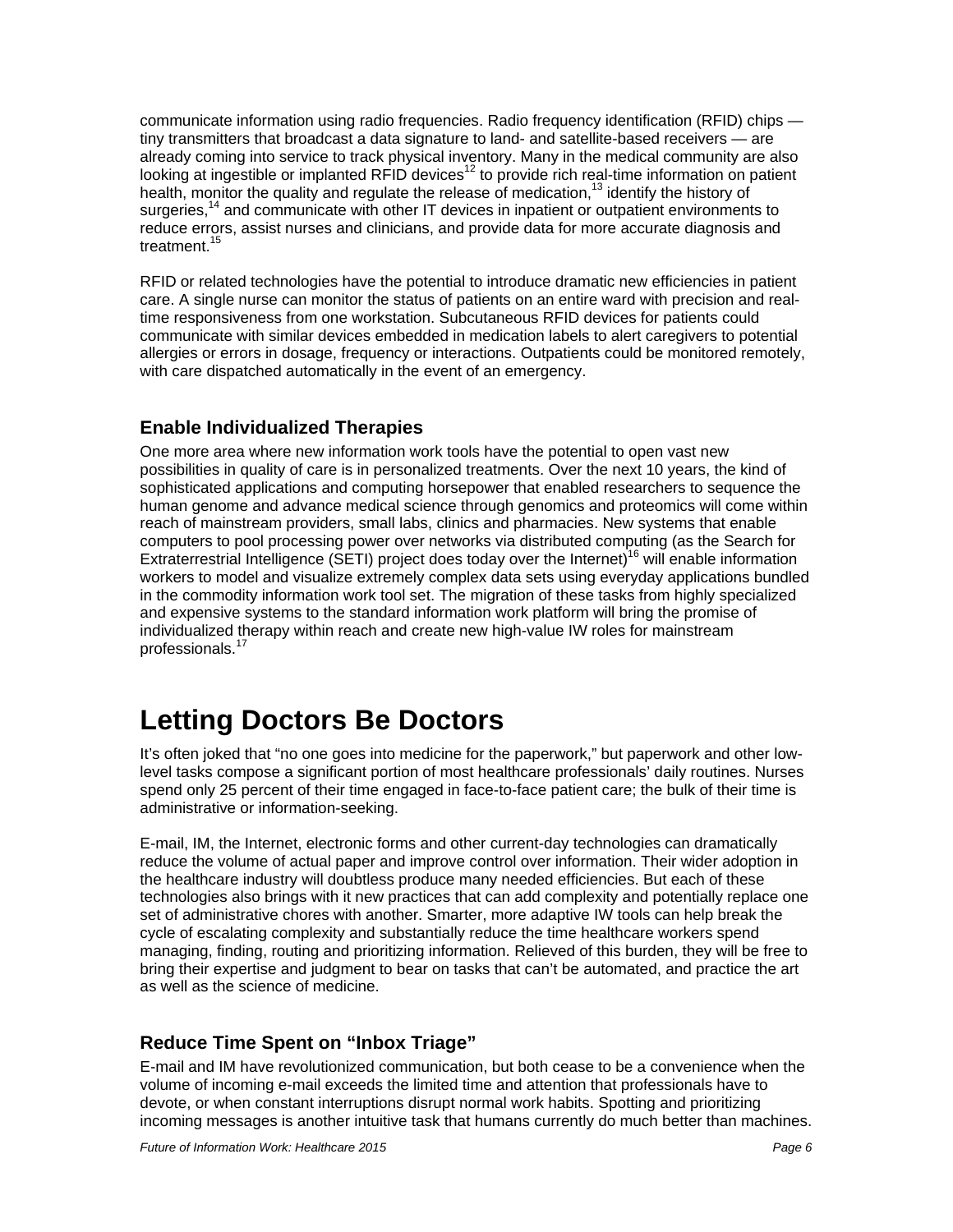<span id="page-9-0"></span>Most of us don't need rules or filters to know spam when we see it, and we know to reply later (if at all) to the daily joke from Uncle Marvin but to give immediate attention to a memo from the boss. This process of triage may be quick and easy, but each decision demands an instant of our time and may distract us from tasks requiring focus and concentration.

Adaptive filtering based on machine learning and pattern recognition will soon be able to automate a great number of those trivial decisions by using a combination of rules and "training" to assign priority to incoming messages, automatically formatting and routing them to the appropriate device, and interrupting the user only when necessary. In this high-tech game of "Clue," personal communication software would know to page Dr. Blue on her cell phone in the library, send the X-rays to Dr. Green on the video display in the examining room, and pull the files on Colonel Mustard for his 2 p.m. appointment scheduled in Dr. Gray's calendar.

#### **Gain a Clear Window on Critical Information**

In many healthcare scenarios, the crisp, easily comprehensible display of information is essential for caregivers making split-second critical decisions. Interfaces that are counterintuitive, complex, cluttered with confusing features, or hard to read can be worse than useless in critical situations. At the same time, good applications need to provide a wealth of information as needs shift. This ability to provide feedback across a range of subjects at the appropriate level of detail and clarity is second nature to most people because our "interface" (the brain) understands how to adapt to context. Many computer applications allow users to customize the way information is presented or what buttons and features are visible on the screen, but this is a static rather than dynamic process, and is often a feature buried deep in the menus of the software.

Using pattern recognition and machine learning technology, the next generation of IW applications for healthcare will feature adaptive interfaces that provide clearer, simpler access to relevant information without the need for the user to learn complex features or continually reconfigure the applications depending on the circumstance.<sup>18</sup>

#### **Spot and Eliminate Process Errors**

Process exceptions or errors can gum up or derail structured workflow, resulting in delays, redundant services, unexpected outcomes, and costly and time-consuming rework. It doesn't take most people long to spot a misfiled document, an abnormal data point or a broken process when they see one. But computers usually can't spot a problem within a structured process unless given very specific conditions. In fact, many applications will repeat or propagate the error (e.g., a duplicate record in a database that's off by one letter) until something happens to bring it to the attention of a human operator (e.g., the customer complains about receiving duplicate mailings). Applications are also unlikely to notice process failures that lie outside closed systems — for example, a wrong telephone number listed on a Web site causing a zero response rate.

Emerging IW tools will take a more holistic view of workflow, providing data and metrics on highly specific activities to make it easier and faster to spot points of failure. Smarter workflow tools will use pattern recognition and "preponderance of evidence" logic to learn to identify process exceptions with fuzzier edges (anomalous test results indicating lab error, repetitions of the same process errors) and route them to the right place for resolution. This can considerably reduce the frustration, lost time and error rate resulting from misfiled forms, duplicate patient information in databases, misrouted test results, and similar systemic breakdowns.

#### **Interact With Computers on Your Terms**

For many healthcare professionals, the biggest barrier to accessing information on computers is the keyboard. Keyboard entry is optimized for a certain kind of information work, but is ill-suited for the fast, mobile, no-hands style required in clinical environments. Tablet PCs, Pocket PCs and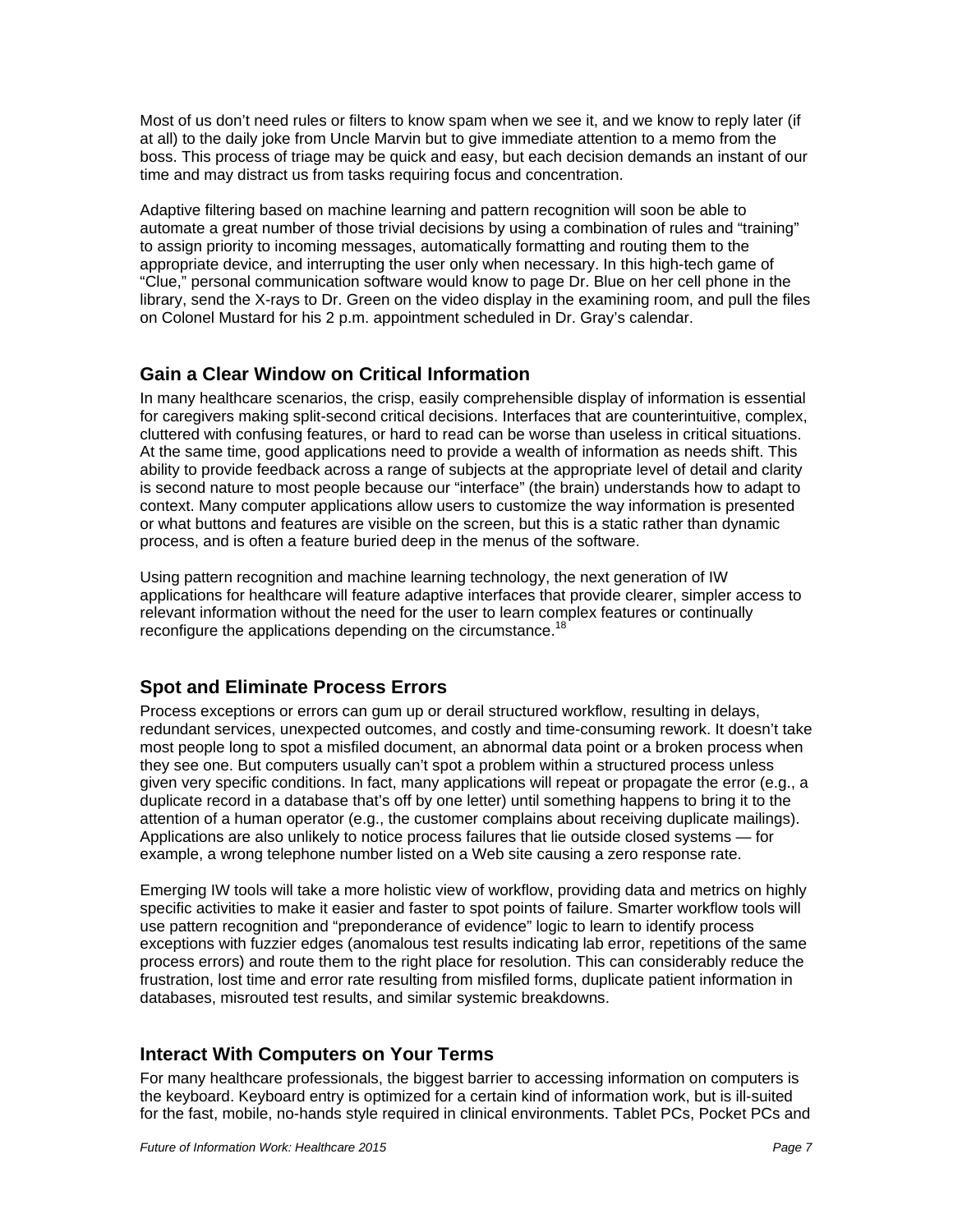<span id="page-10-0"></span>Smartphones provide wider input options to capture handwritten notes, forms and voice memos in digital format.<sup>19</sup> New options for data input will make it easier and more natural for healthcare professionals to interact with information systems. These include natural language and speech recognition for data input and instructions (including real-time translation tools to facilitate international collaboration) as well as dictation and automated transcription, biometric authentication for security and single sign-on, digital motion-capture tied to surgical instruments, "smart" medical environments that can record and adjust environmental conditions, and more.

# **Enabling Transparency, Protecting Privacy**

Patients, healthcare providers, third-party payers and the government all want greater visibility into aspects of the healthcare system to maximize quality, ensure fairness, and speed the adoption of best-practices that can result in better outcomes and lower costs. At the same time, keeping patient information confidential and secure has been one of the major stumbling blocks in the adoption of networked IT solutions for healthcare and public health. The combination of smarter and more trustworthy information work tools will provide effective solutions to these challenges.

#### **Control Access to Content at a Granular Level**

Maintaining control over who has access to documents is a problem that is only beginning to be solved. Office 2003 includes Information Rights Management (IRM) features that enables document authors and system administrators to set permissions on access and transfer of documents, grant and revoke access, and set rights to automatically expire on specific times and dates. This is an enormous step forward in the protection of intellectual property and confidentiality.

However, current IRM schemes work only at the document level. Prudent security measures dictate that documents containing any potentially confidential content should be rights-managed, even if the vast majority of content in the document is entirely suitable for public consumption. Organizations that face transparency or compliance requirements that force them to walk a fine line between confidentiality and disclosure have the choice of allocating resources to tightly manage IRM policies, or to maintain parallel versions of documents in a public and private form.

Evolving IRM technology will address this challenge by enabling rights management of content at a more granular level. Individual words, lines or paragraphs of documents, cells and formulas of spreadsheets, fields in data records, or slides in a PowerPoint presentation could be tagged as hidden to users who lack proper security credentials. This will enable the maintenance of a single document for public and restricted audiences, and a single set of IRM policies that operate transparently to end users by relying on credentials implicit in the user's identity management profile.

Because the IRM metadata (along with other metadata useful for search, audit-trail, presence, and decoding of data types) travels with the content segment rather than the entire document, new documents could be easily and automatically assembled from tagged components, either ahead of time or dynamically by role-based rules, with global IRM policies already set based on their component policies.

In healthcare, this means that providers, administrators, payers, regulators and patients could all have access to the same basic set of documents, but would have different views of those documents based on their role needs and security level. Reports assembled from documents with confidential content would auto-redact the content segments that compromise privacy or security without the need for administrative intervention. And individual fields of medical records could be easily shared for research or compliance purposes without disclosing private patient information.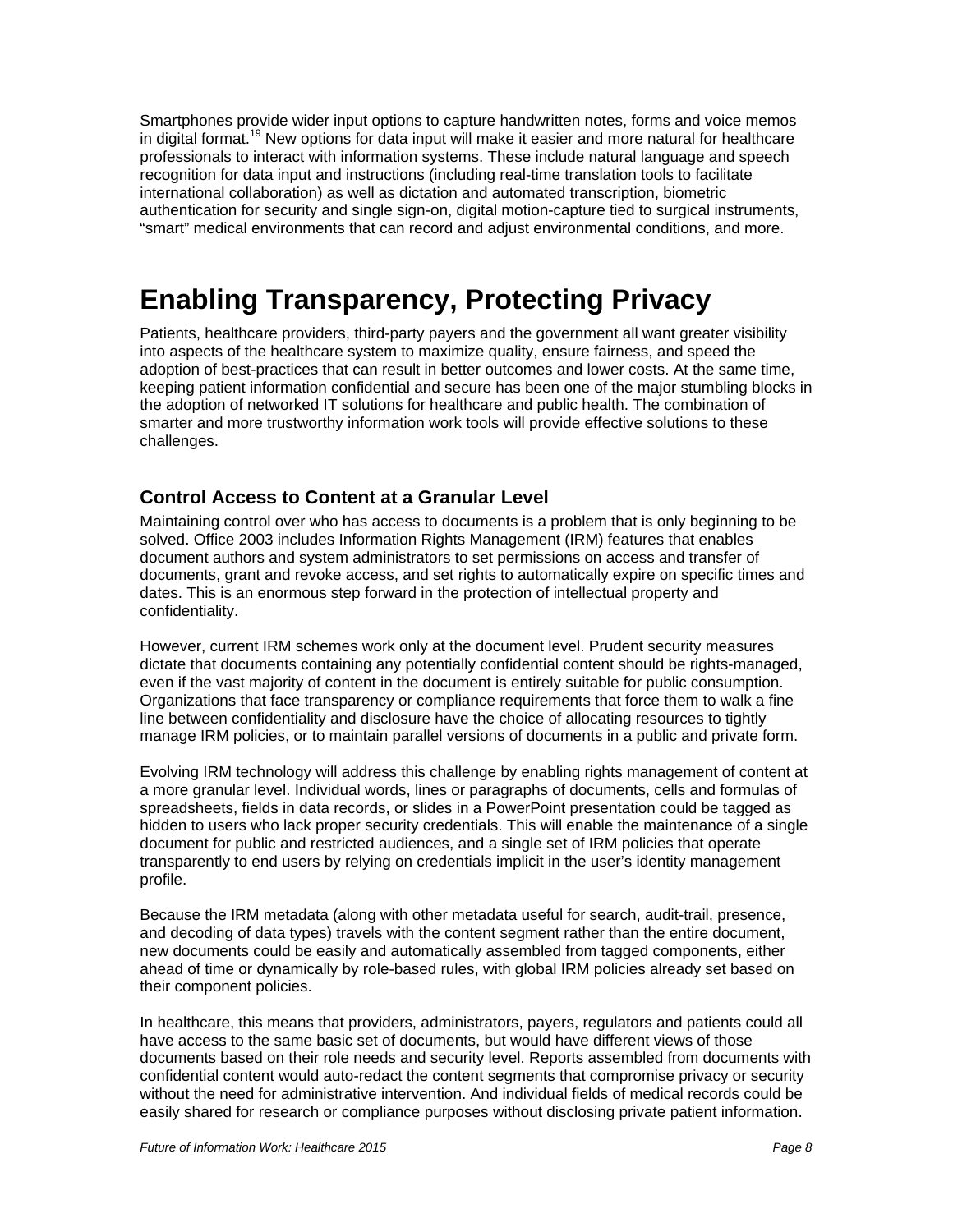<span id="page-11-0"></span>Better, more flexible IRM at the document level also has applications in the development and maintenance of policies and procedures. Better IRM tools will not only allow facilities to replace the unwieldy paper binders that are the usual repository of policy and procedure information, but also to maintain control over content much more efficiently. By applying IRM at the document level, administrators will have control and visibility over who can edit and add to documents by section, sentence or word. Smart documents linked to back-end systems for document life-cycle management will also ensure that changes and updates are automatically propagated to every appropriate location, even blocks of text from the master documents that have been incorporated into other content.

#### **Better Security Without Passwords**

Password-based security regimes impose a substantial burden on information workers. Because individual applications, records and sites often have their own identity-management subsystems, and sessions timeout quickly to prevent abuse, users are frequently prompted to supply credentials consisting of hard-to-remember combinations of characters that need to be changed frequently. Information workers who take the obvious step of writing down their passwords and keeping them handy (either as sticky notes or on a sheet of paper near their desk) risk compromising the security of the system in exchange for convenience.

Today we are seeing the first wave of adoption of biometric authentication systems that use hardto-spoof evidence unique to the individual user, such as fingerprints, facial recognition, voice prints, typing patterns, handwriting and retinal scanning. Because of their convenience, simplicity, security and falling price as they reach commodity status, biometrics will play an increasingly prominent role in the security and privacy policies of future information work tools. As these tools evolve, authentication will become less of an explicit declaration of credentials (e.g., providing user name and biometric). Instead, applications will gather biometric information implicitly in the course of routine interaction with the system and use pattern recognition that relies on a preponderance of evidence to authenticate users without intruding on their workflow.<sup>20</sup>

Identity management is already being unified at the platform level, as in products like Microsoft Windows Server™ 2003 and forthcoming releases. The next 10 years are likely to see the adoption of standards across applications and platforms to enable single sign-on (SSO) and persistent session states not only across the enterprise, but also between organizations and over public networks.

Implicit authentication and unified identity management combine to offer the convenience of quick, easy and secure single sign-on to a complete, systemwide profile for healthcare professionals as they move from station to station, or from a mobile device to a desktop. The results will be greater security and systemic integrity with fewer if any cumbersome requirements to inconvenience information workers using the system.

#### **Support Transparency and Compliance**

HIPAA, state, local and international regulations are driving IT spending in the healthcare industry, as organizations seek to meet requirements for data security, system integrity and auditability. For organizations with older, less flexible IT infrastructures, this means considerable investment in technology that specifically addresses compliance mandates — investments that may add considerably to the complexity of their systems and impose burdensome new practices on IW end users.

Microsoft today offers customers convenient and effective compliance solutions in the form of the Microsoft Office Solution Accelerators for HIPAA and HL7. As the healthcare industry moves toward more open and flexible IT systems, applications will include standard capabilities that enable compliance with specific regulations, along with the flexibility to meet new challenges at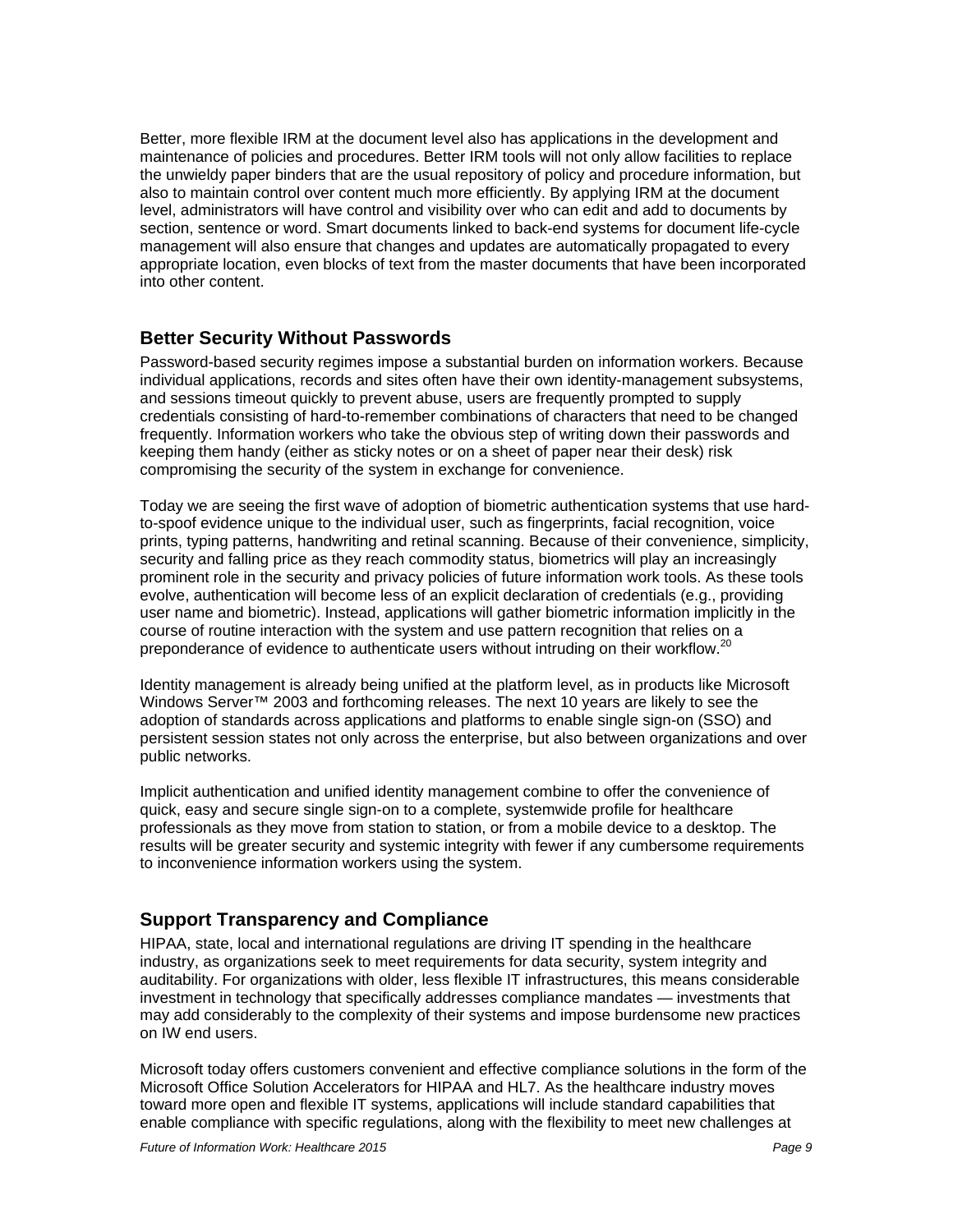<span id="page-12-0"></span>lower incremental cost, and in ways that are transparent to information workers and system administrators. These capabilities may include nonintrusive data-mining tools that automatically archive e-mail systems, IM and application-sharing sessions to support compliance audits, provide forensic data in the event of litigation, or enable a detailed review of practices at a granular level to improve efficiencies.<sup>21</sup>

#### **Demystify Healthcare for Patients and the Public**

Transparency creates trust. Currently, many people with direct and indirect contact with the healthcare industry are mystified and frustrated — not just by the irreducibly complex nature of medical conditions and treatments, but also by the very basic and routine practicalities of finding the right provider, understanding costs, scheduling appointments, and making sense of healthcare-related news reported in the media.<sup>22</sup>

Today, healthcare information is spread through the most informal and unpredictable of channels: word of mouth, anonymous or unreliable Web sites, and the deceptive claims of self-interested parties. The set of technologies broadly labeled "social networking" can address the problem of information flow and transparency by providing greater predictability and rigor to decentralized communication channels.<sup>3</sup>

Social networking applications in use today allow users to create and manage communities of interest (or communities of practice), publish information to blogs and group sites, and link to sources of information of interest to group members. Currently, however, these communities depend on the efforts of administrators to manage memberships and moderate content. They also require prospective group members to seek them out.

The application of pattern recognition to social networking reduces both of these pains. Pattern recognition can be used to filter content based on context, history and reputation of the author and manage routine administration tasks without the need for extensive intervention. It can also be used to evaluate the relative value of person-to-person or group interactions, based on the volume of discussion that specific threads or participants generate, and commonalities between the profiles of users who end up communicating and collaborating more extensively. Combined with reputation systems that allow users to rate the quality of content, sources and participants, smart social networking systems can proactively connect each community member with the people and information most likely to be useful to them, and can even suggest communities for users to participate in.

This enables patients and healthcare professionals to form, manage and participate in communities of practice and virtual support groups with a higher quality of content, greater visibility, and greater integrity of information on medical issues than is available today. It can also provide rich and direct channels to give patients access to their "personal health record" and information that will be needed if consumers are expected to become wiser purchasers of healthcare.<sup>2</sup>

### **Extending Access to World-Class Healthcare**

The economics of healthcare in the United States and worldwide have led to inequalities in the provision of care, rationing of healthcare resources (either by government mandate or by market forces), and stresses to providers, patients, payers, hospitals and nearly everyone involved in the system. These distortions are especially acute in the case of emerging economies, where desperately needed resources and expertise are severely limited.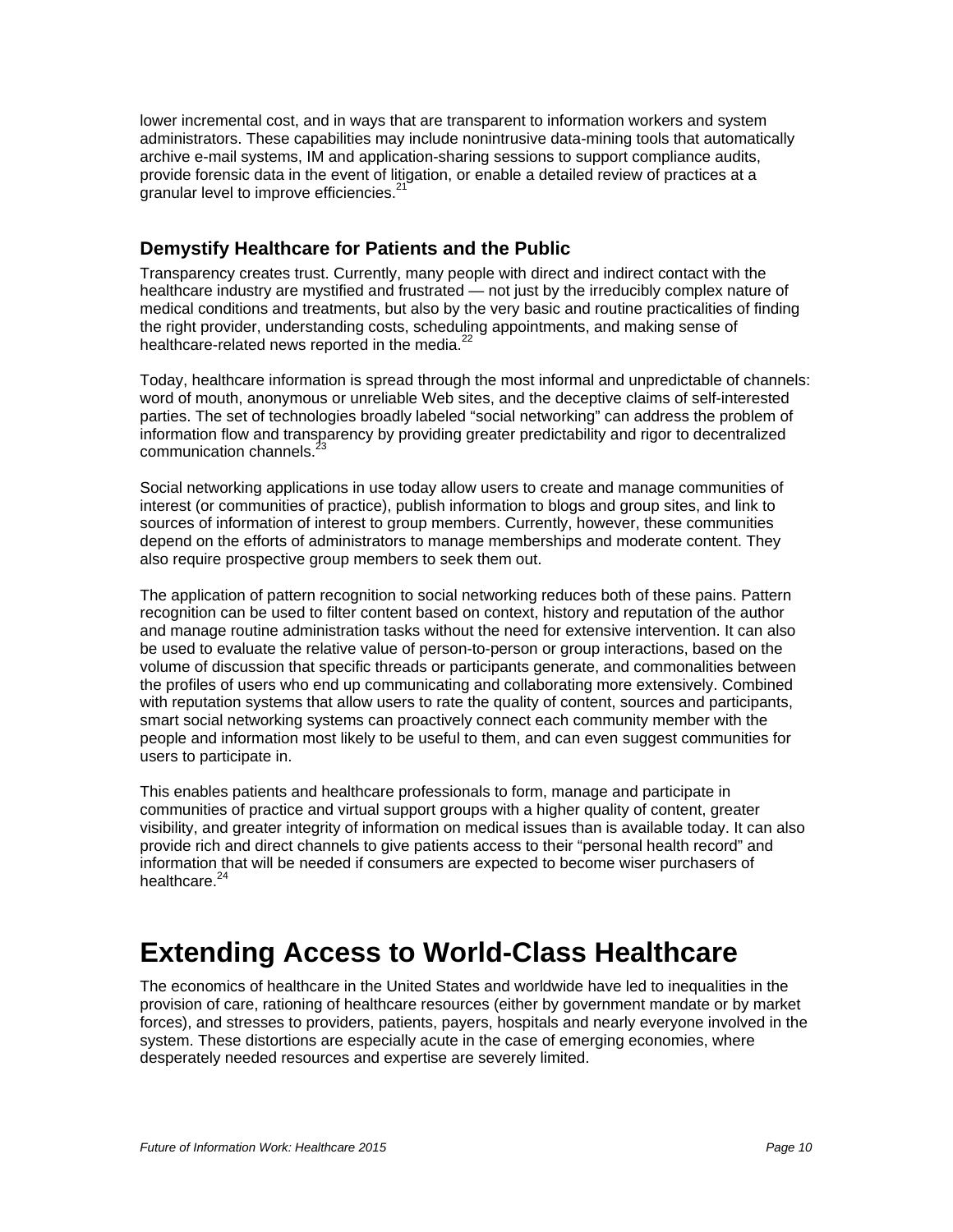<span id="page-13-0"></span>It doesn't have to be that way. The efficiencies and capabilities of a new generation of IW technology for healthcare can help close these gaps by driving down costs and extending the reach and capabilities of healthcare providers over time and space.

#### **Support Communities With Limited Medical Resources**

Communities with scarce resources, few or poorly trained (or no) doctors, and inadequate facilities urgently need to find ways to stretch the capabilities they have to serve the largest number, while allocating the limited time and attention of healthcare professionals to the patients who require them most. Some acute conditions require the personal attention of a caregiver. But routine problems can often be solved or prevented by dispensing information. In areas where medical skills are in short supply, technology can help close the gap.

The emerging technologies of machine learning, pattern recognition and data mining can assist in diagnosis and provide treatment options for common conditions. These systems would support natural-language queries and use automated, context-based searches to determine the best approach for each patient. Simplified interfaces (such as voice or touch screen) will make them easy and accessible for all users. These could be deployed as aids to providers with minimal training, or as self-service resources for patients via the Internet or public kiosks.

#### **Leverage Mobile Solutions to Leapfrog Over Infrastructure Gaps**

Many of the poorest countries and regions have nearly no infrastructure to support even the most basic of IT solutions. As it happens, the falling price and increasing availability of mobile and wireless devices is allowing some of these places to skip the previous generation of infrastructure — such as land-based phone lines, desktop computers and older software applications — and leap immediately into the new age of connected mobility. As form factors for computer hardware proliferate into smaller, lighter and purpose-built equipment, and as battery life for these devices increases, some remote regions may be far better served by highly mobile teams of healthcare providers than by stationary facilities.

#### **Enable Remote Medicine**

One of the main barriers to more equal access to medical resources is that the ability to deliver care presupposes the physical presence of a healthcare worker. Because professionals are scarce and unevenly distributed, so is access to treatment. Already, technologies that enable rich remote presence (voice, video, data and application sharing in real time), such as the Microsoft Office Live Meeting service, are lowering that barrier by making medical expertise potentially available anytime, anywhere. These services support scenarios such as remote consultations between doctor and patient, consultations between healthcare professionals, and online symposia that enable the sharing of information and practices across the profession and the world, and at dramatically lower cost than traditional face-to-face methods.

Moving forward, these remote experiences will be supplemented by telepresence that extends the reach of physicians — literally. Technology is appearing today to support virtual operating theaters, where doctors can perform procedures remotely, using natural-gesture interfaces to control servo-operated instruments while monitoring conditions in real time over a network. Similar technologies could also be used to enable doctors to collaborate on procedures in real time from remote locations. The motion data captured by these applications can also be stored and used to recreate procedures through visualization. These recreations and simulations could assist in training the next generation of healthcare professionals in vivid and detailed ways, preparing them for the medical challenges ahead.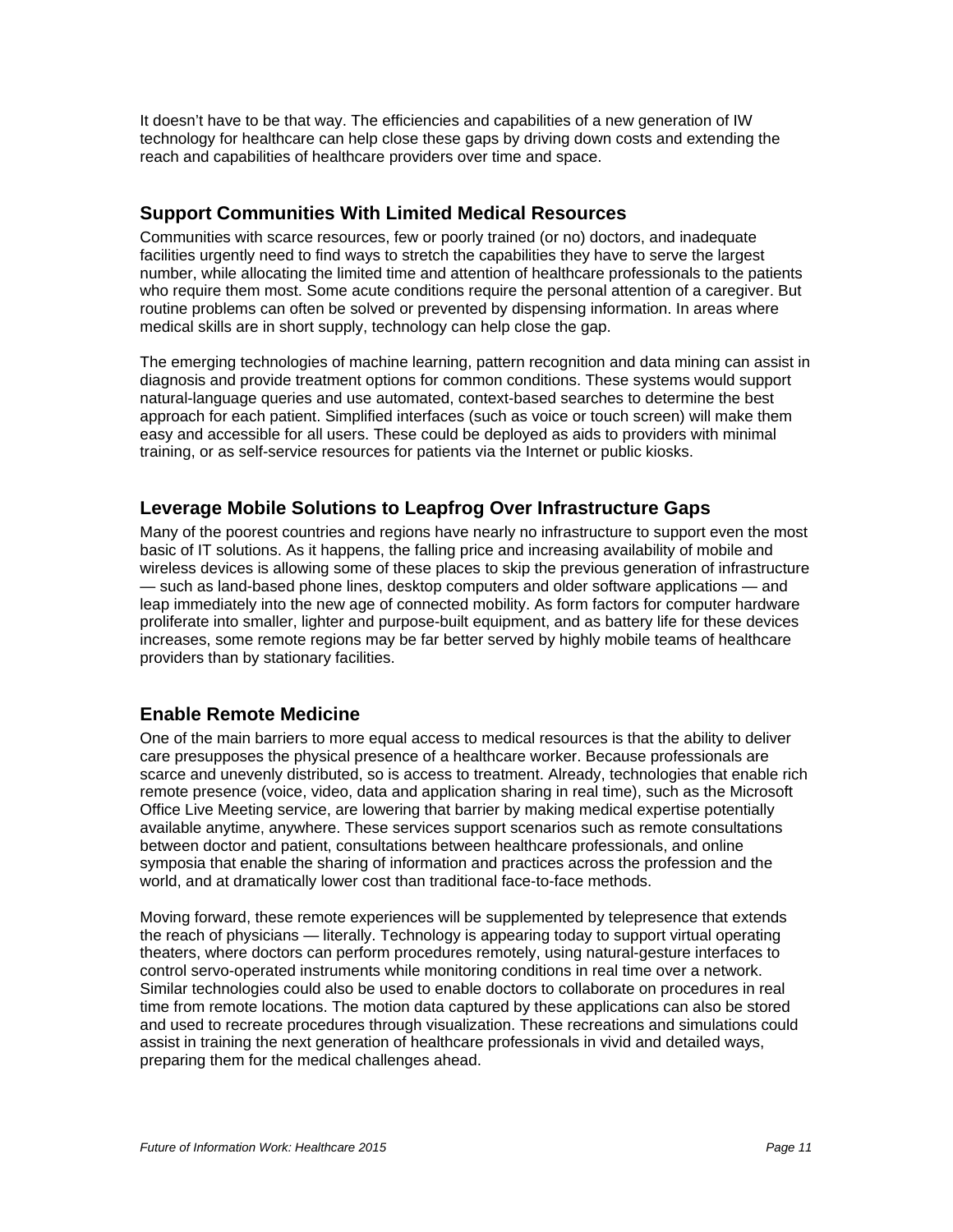#### <span id="page-14-0"></span>**Provide Tools for Public Health and Epidemiology**

Many health threats, from preventable conditions to epidemics and the grim prospect of bioterrorism, require responses at a higher level than doctor-to-patient. Healthcare professionals on the front lines of these types of issues need to work closely with colleagues in research and public health and safety agencies to exchange information, so as to contain threats quickly and limit danger to the public. Communication and collaboration technology currently in use, such as e-mail, listservs, and directory services for health officers and first responders, along with alternative methods of contact (e-mail, pager, fax, wireless, instant messaging) and team workspaces enable the aggregation of expertise to quickly develop effective solutions. Public health law requires these interactions, and funding for these requirements is included in the U.S. bioterrorism and homeland security budgets.

Soon, integration of pattern recognition technologies with geographic information survey (GIS) and epidemiological data will help healthcare professionals, researchers and public health officials quickly identify the outbreak and spread of communicable diseases, predict high-risk scenarios, enable the formulation of effective countermeasures, and propagate that information directly to healthcare workers on the front lines. Syndromic surveillance — identifying trends in a variety of health and social data  $-$  is already in use for this purpose.<sup>25</sup>

In addition, access to the electronic health records (EHRs) of entire populations — rightsmanaged to rigorously protect individual privacy — will enable researchers to gain new insights on genetic and environmental causes of particular conditions. Simulation, modeling and visualization capabilities built into the commodity IW application suite will give mainstream workers the tools to work with this data, bringing new insights to the surface and speeding the pace of innovation.

# **Making the Vision Real**

From today's vantage point, the healthcare industry faces a steep climb toward the productivity gains and efficiencies promised by IT solutions that are available now. Promoting the widespread adoption of a standard electronic medical record alone will require an investment of hundreds of billions of U.S. dollars. Other useful standards around interorganizational collaboration, IRM, SSO, etc., will require comparable commitments. It may be a decade at least before these gains are realized industrywide in a meaningful way.<sup>26</sup>

Organizations facing this kind of commitment can be excused for having some trepidation about the impact of all this new technology on an industry that has heretofore run predominantly on human expertise. How will new information-work software and the practices associated with it affect the ability of doctors, nurses, staff and administrators to do their jobs? Will busy professionals have to learn daunting new skills and adapt to uncomfortable new procedures to realize the productivity and efficiency benefits that are so urgently needed in the system?

These are reasonable questions, considering the cost and complexity of previous generations of IT solutions, especially in healthcare. The purpose of this paper is to point out the ways in which IT tools for healthcare information workers are converging in the direction of the workers' natural skills and practices, giving people the tools to manage effectively in a complex environment while burying the complexity under layers of smart, anticipatory applications and automation. IT is a partner with healthcare workers and the healthcare industry, driving toward a common purpose: not just lower costs, but better quality of care, greater transparency and security, and increased access — all delivered in a way that is familiar, easy and useful to healthcare providers.

Microsoft's vision for the future of information work in healthcare is to do the following:

• Enable information workers to spend more productive hours applying their skills and craft to problem-solving, not low-value rote work such as search, filing and transcription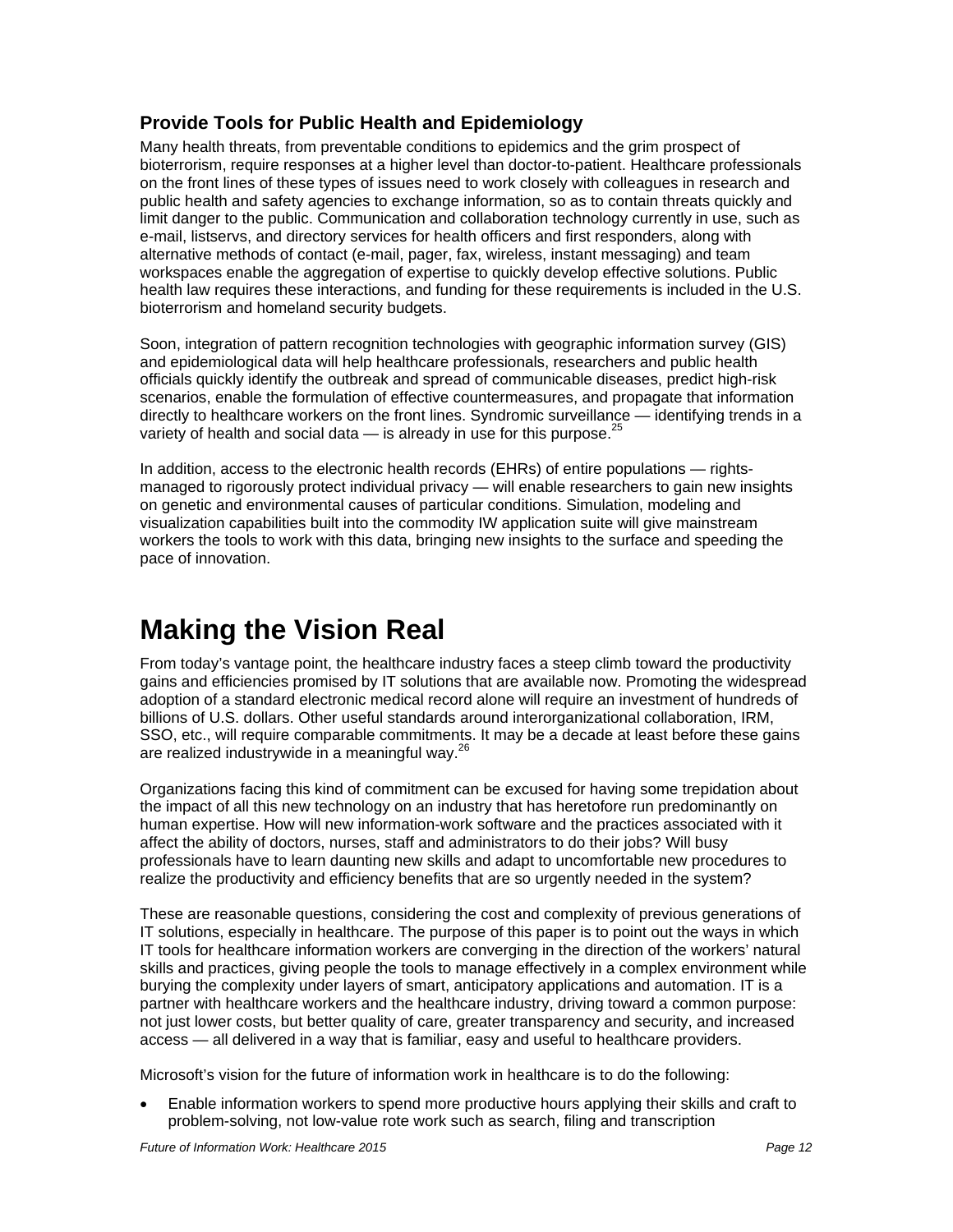- Help information workers feel empowered and in control of their time and information, not controlled by it
- Make collaboration and communication with colleagues as natural as working alone
- Deliver software for information workers that is a transparent enabler of the expression of ideas and insights, not a challenge that needs to be mastered in itself

Many of the scenarios and examples discussed in this paper are in the early phases of adoption today. Others depend on the development of enabling technologies, which will then find their way into applications and solutions closer to the far end of the 10-year horizon.

Microsoft is committed to realizing this vision and its benefits for patients, the healthcare industry, and the overall economy by moving rapidly toward the development of smart, simple, pervasive and trustworthy IW tools that bring these capabilities to market in integrated and affordable software solutions. Microsoft has already taken the first step with the Microsoft Office System. Together with system integrators and partners, many healthcare organizations today are achieving enormous efficiencies, greater productivity and, best of all, better outcomes by using the tools available now.

Microsoft's strategy is to build the capabilities that enable the vision described in this paper into the proven and familiar Office tools that information workers use every day, providing a seamless transition from today's world of connected productivity to a new world and new possibilities for the healthcare industry.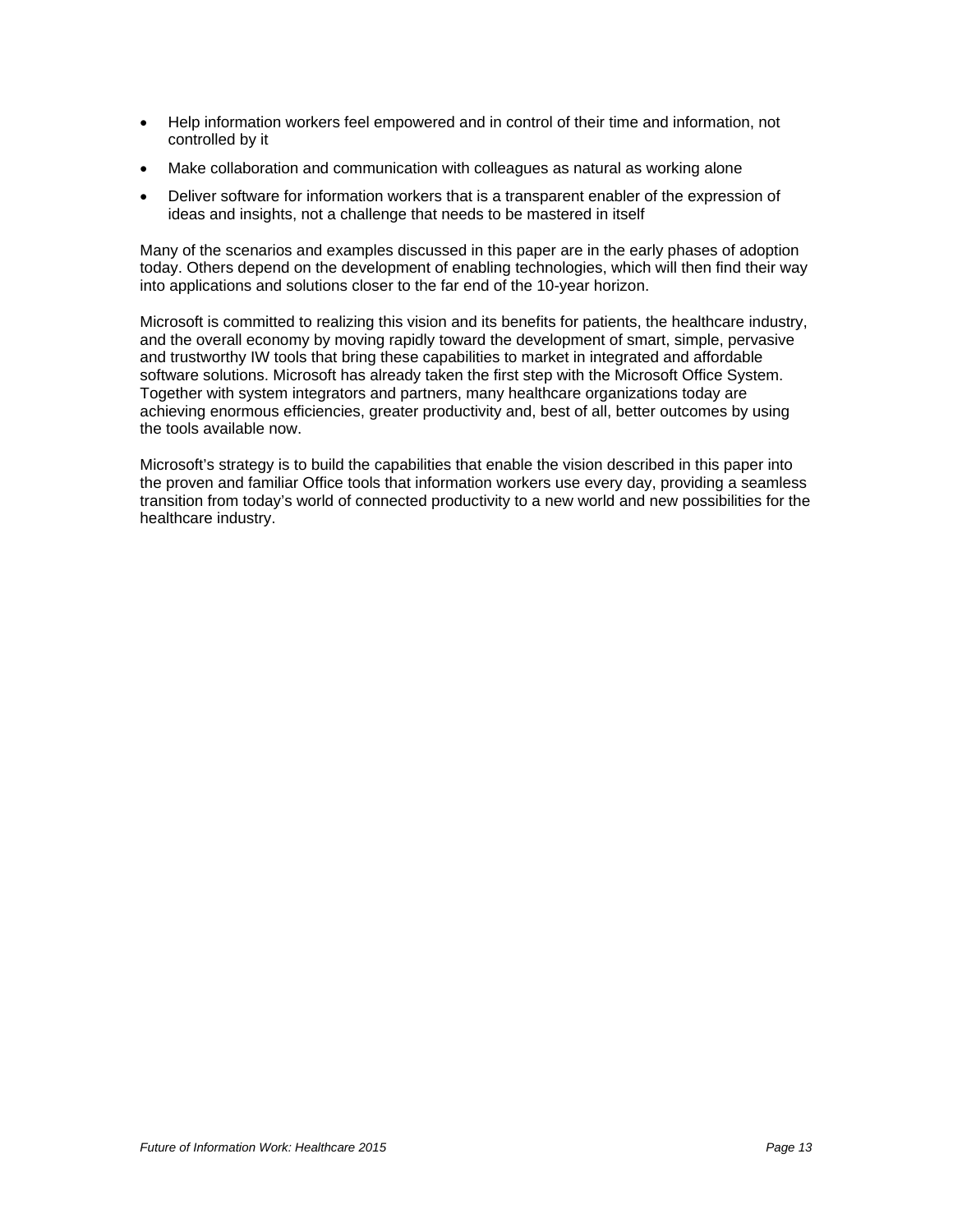# <span id="page-16-0"></span>**Endnotes**

1 Sagar, Alan and Deborah Socolar. "Healthcare Costs Absorb One-Quarter of Economic Growth, 2000-2005." Boston University School of Public Health, 2005.

2 Havenstein, H. "Electronic Health Records Slow to Catch On." Computerworld, Feb. 22, 2005.

3 Terry, Ken. "Exclusive Survey: Doctors and EHRs." Medical Economics, January 2005.

4 United States Department of Health and Human Services, Office of the National Coordinator for Information Technology. "Goals of Strategic Framework."

5 Physicians are so used to "dictating" that they often measure IT solutions against this productivity standard. Of course transcribing their dictation is very expensive, 10 cents to 15 cents a line or more, and the typical hospital spends hundreds of thousands of dollars on transcription services. Transcription costs are also a major source of overhead in many physician offices and group practices. And although dictation itself is fast, getting the information into a chart often causes delays, and the information itself isn't structured, which makes it fairly useless for data analysis, etc.

6 See Microsoft case studies, including "New Mexico United Multiple Agencies with Cost-Effective HIPAA Solution," January 2003. This and others can be found at the Microsoft government solutions Web site at http://www.microsoft.com/government.

7 Curry, T. "Elderly to put 'phenomenal' pressure on budget." MSNBC, Jan. 25, 2005.

8 Lamonte, K. "How KM Can Help Cure Medical Errors." KMWorld, Content Document and Knowledge Management, Volume 14, No. 2, Feb. 2005.

9 One interesting example of pattern recognition for diagnosis and disease modeling is described in Matej Oresic, et al., "Towards an Integrative and Context-Sensitive Approach to In Silico Disease Modelling." http://www.ercim.org/publication/Ercim\_News/enw60/oresic.html. Katherine Adams provides more generalized examples of machine-learning and context sensitivity for enterprise search in "Extracting Knowledge: Artificial intelligence tools offer new ways to explore Web content," Intelligent Knowledge Management, January 2005, http://www.intelligentkm.com/feature/010507/feat1.jhtml? requestid=7622.

10 XML-based Smart Documents are already beginning to be used in some enterprise applications. However, the overhead associated with designing and implementing the current technology adds daunting costs and complexity. See K. Gilhooly, "Documents Get Smart," Computerworld, November 2004. Innovations in pattern recognition and machine learning will eventually drive greater automation and simplicity into the processes for tagging unstructured content.

11 A. Galijins et al. "Evidence, Politics and Technology Change." Health Affairs, Vol. 24, Issue 1, 29–40, January 2005.

12 M. Kanellos, "RFID Tags may be implanted in patients' arms." CNET News, July 28, 2004.

13 "RFID Use urged for Pharmaceutical Industry." ECT News, Feb. 2, 2005.

14 "FDA Clears New Surgical Marker, Uses RFID to Protect Patients." Medical News Today, Nov. 20, 2004.

15 See "RFID In Healthcare – a Panacea for the regulations and issues affecting the industry?" UPS Consultants, 2004.

16 The SETI Institute (the Search for Extraterrestrial Intelligence) uses the processing power donated by tens of thousands of idle computers linked via the Internet to perform extremely complex pattern analysis on data collected from listening stations tuned to receive radio frequencies from space. More information is available at http://www.seti.org.